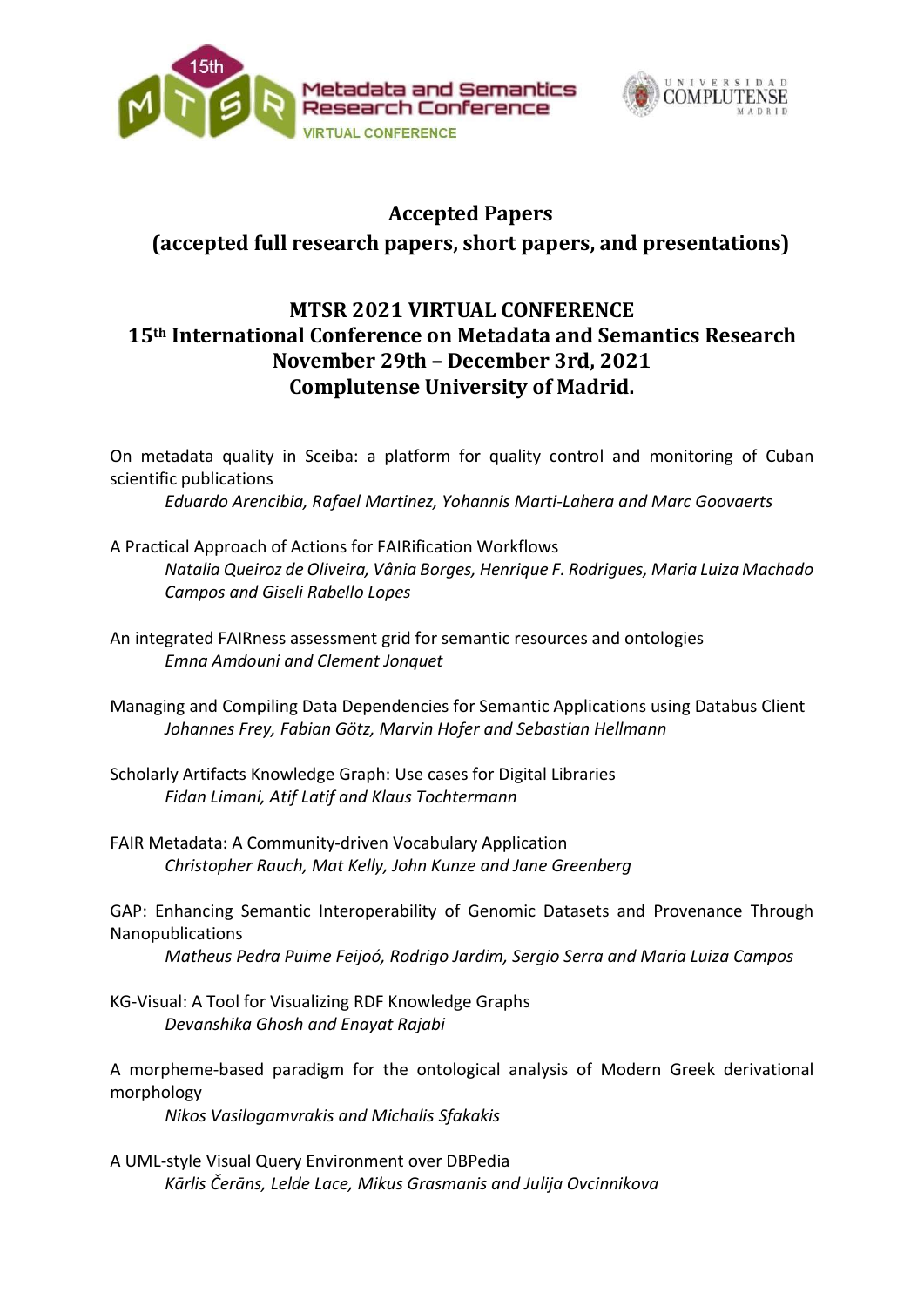



Towards the FAIRification of Meteorological Data: a Meteorological Semantic Model Amina Annane, Mouna Kamel, Cassia Trojahn, Nathalie Aussenac-Gilles, Catherine Comparot and Christophe Baehr

MEtaData Format for Open Reef Data (MEDFORD)

Polina Shpilker, John Freeman, Hailey McKelvie, Jill Ashey, Jay-Miguel Fonticella, Hollie Putnam, Jane Greenberg, Lenore Cowen, Alva Couch and Noah Daniels

Generating Answerable Questions from Ontologies for Educational Exercises Toky Hajatiana Raboanary, C. Maria Keet and Steve Wang

Digitizing, Transcribing and Publishing the Handwritten Music Score Archives of Ionian Islands Philharmonic Bands

Eleftherios Kalogeros, Matthew Damigos, Michalis Sfakakis, Sofia Zapounidou, Aggeliki Drakopoulou, Costas Zervopoulos, Gerasimos Martinis, Christos Papatheodorou and Manolis Gergatsoulis

An ontology to structure biological data: the contribution of mathematical models Olivier Inizan, Vincent Fromion, Anne Goelzer, Fatiha Saïs and Danai Symeonidou

Edumeres Toolbox: Functional, Technical, Architectural Analysis Ernesto William De Luca, Francesca Fallucchi and Cristian Nobili

Enabling Publishing and Reuse of Government Data Through the Republic of Cyprus Open Data Portal

Christos Rodosthenous and Dimitris Michail

A Semantic Technologies Toolkit for Bridging Early Diagnosis and Treatment in Brain Diseases - Report from the Ongoing EU-funded Research Project ALAMEDA

Christoniki Maga-Nteve, Efstratios Kontopoulos, Nikos Tsolakis, Ioannis Katakis, Evangelos Mathioudis, Panagiotis Mitzias, Konstantinos Avgerinakis, Georgios Meditskos, Anastasios Karakostas, Stefanos Vrochidis and Ioannis Kompatsiaris

CoVoMe: New methodology for building controlled vocabulary Dominik Tomaszuk

Topic identification of Instagram hashtag sets for image tagging: An empirical assessment Stamatios Giannoulakis and Nicolas Tsapatsoulis

Ontology of Experimental Variables as an Extension of Infrastructure for Behavioral Research Data FAIRification

Alena Begler, Grigoriy Anufriev and Irina Leshcheva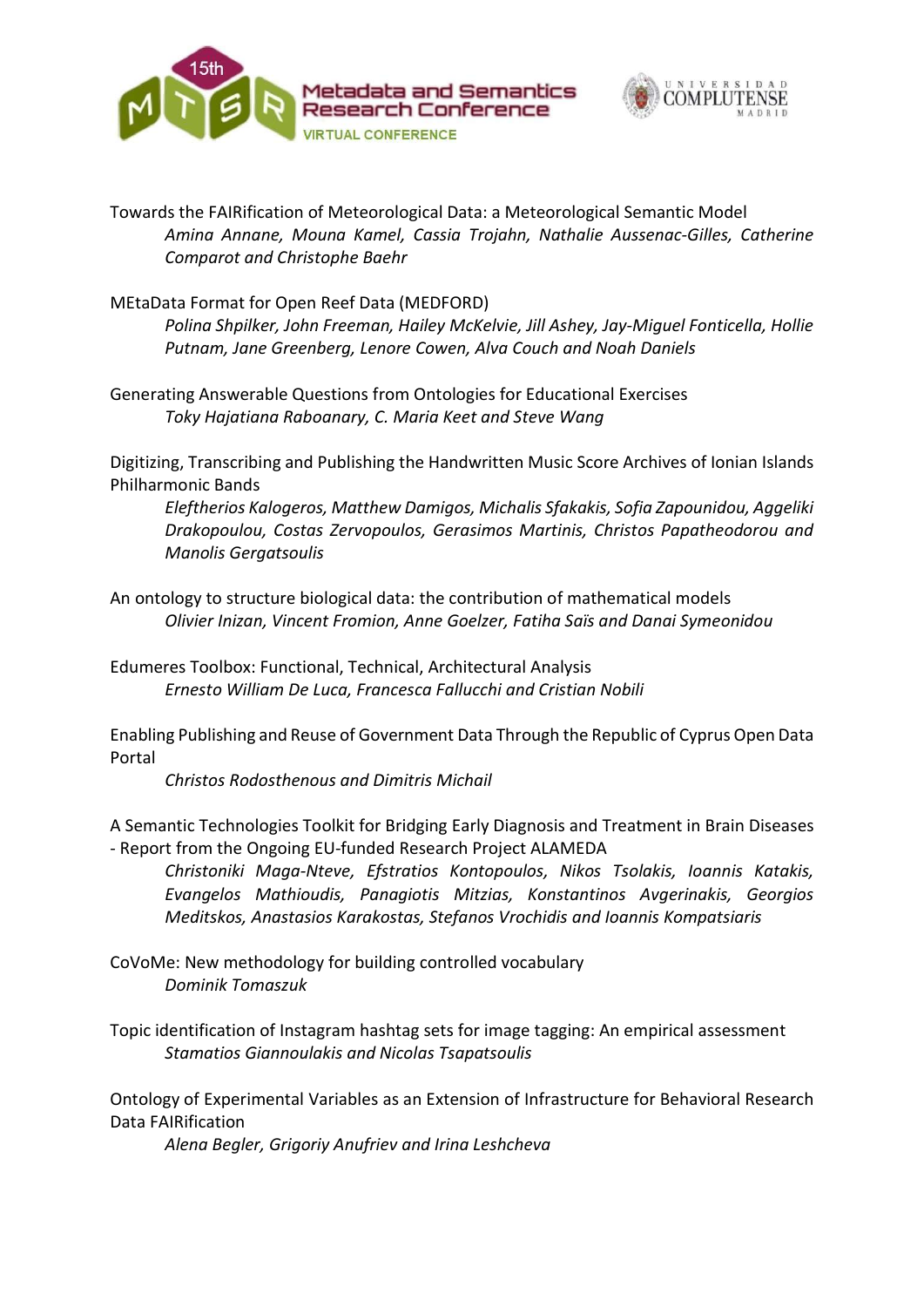



Publishing LOD vocabularies in any schema with Semantics.gr

Haris Georgiadis, Georgia Angelaki, Elena Lagoudi, Nikos Vasilogamvrakis, Kostas Stamatis, Agathi Papanoti, Alexia Panagopoulou, Katerina Bartzi, Dimitris Charlaftis, Eleni Angelidi, Despina Ηardouveli, Poly Karagianni and Evi Sachini

BERT model-based approach for detecting racism and xenophobia on Twitter data José Alberto Benítez-Andrades, Álvaro González-Jiménez, Álvaro López-Brea, Carmen Benavides, José Aveleira-Mata, Jose-Manuel Alija-Pérez and María Teresa García-Ordás

A Web-based Recommendation Mechanism for Learning Objects Combining Ontologies and Zero-shot Learning

Dimitrios Koutsomitropoulos and Dimitrios Charalampopoulos

- Ontology-based Interestingness in COVID-19 Data Abhilash C B and Kavi Mahesh
- Experimenting the impact of a healthcare ontology in improving recommendation accuracy Alessandro Cabroni and Francesca Fallucchi.

Expressing Significant Others by Gravitation in the Ontology of Greek Mythology Juan-Antonio Pastor-Sánchez, Sándor Darányi and Efstratios Kontopoulos

Semantic Information Extraction in Archaeology: Challenges in the Construction of a Portuguese Corpus of Megalithism

Ivo Santos and Renata Vieira

Best of both worlds? Mapping process metadata in Digital Humanities and Computational Engineering

Kerstin Jung, Björn Schembera and Markus Gärtner

Publishing Cultural Heritage Collections of Ghent with Linked Data Event Streams Brecht Van de Vyvere, Olivier Van D'Huynslager, Achraf Atauil, Maarten Segers, Leen Van Campe, Niels Vandekeybus, Sofie Teugels, Alina Saenko, Pieter-Jan Pauwels and Pieter Colpaert

Potentials of Research Knowledge Graphs for Interlinking Participatory Archives: the Case of Distributed School Archives

Julian Hocker, Christoph Schindler, Marc Rittberger, Annett Krefft, Marco Lorenz and Joachim Scholz